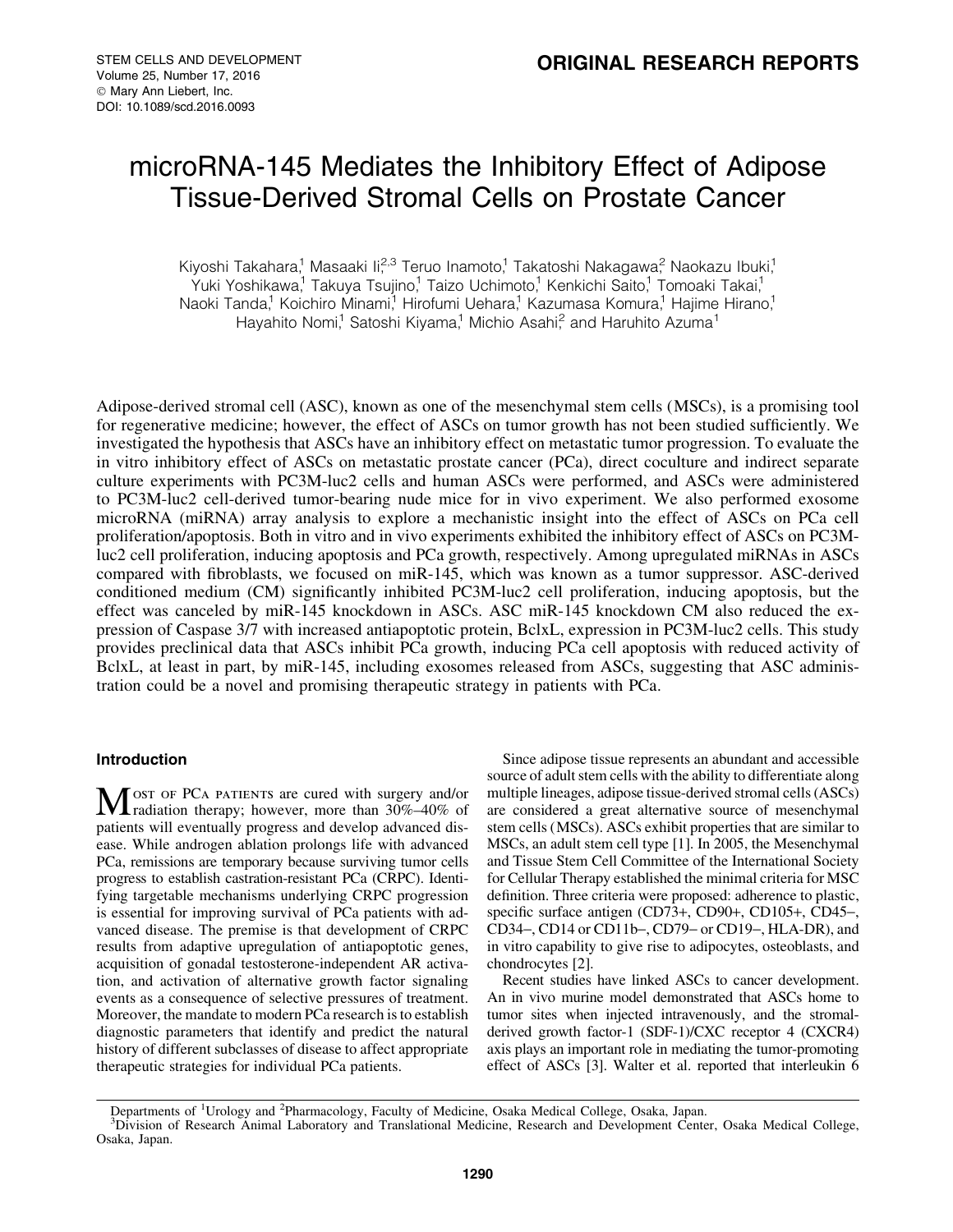(IL-6) secreted by ASCs is related to the migration and invasion of breast tumor cells [4]. IL-6 plays as a critical growth factor for several types of cancer, including multiple myeloma and PCa [5]. Another report indicated that ASCs had a promotional effect on the proliferation of PCa cells in an in vivo xenograft model [6]. On the other hand, several studies have indicated the negative effect on tumor cells. Cousin et al. have reported that ASCs exhibited a suppressive effect on the proliferation of pancreatic cancer cells under coculture condition [7], and Sun et al. demonstrated that implanted ASCs inhibited breast cancer metastasis and growth in a murine model [8]. Moreover, the ability of ASCs to specifically localize multiple tumors makes them extremely attractive for targeted cancer therapy [9]. Despite the above controversial issues, genetically modified ASCs have demonstrated the safe use for cancer treatment using murine xenograft models [10–12].

We have previously reported that ASCs directly inhibited the proliferation of two different types of PCa cells, androgenresponsive (LNCaP) and androgen-nonresponsive (PC3) cells, through apoptosis both in vitro and in vivo, and that the antiproliferative effect of ASCs on PCa cells appears to be mediated, at least in part, by TGF- $\beta$ 1 secretion and signaling [13]. Since ASCs are easily obtainable from adipose tissue and can be quickly expanded to the desired number in culture, we suggested that ASC transplantation in patients with PCa should be optimized before starting clinical trials.

In the present study, to elucidate further mechanism for ASC-induced negative effect on PCa functions, especially targeting on the metastasis and invasion of PCa, we carried out in vitro and in vivo studies using a luciferase-expressing metastatic PCa cell line, which was stably transfected with the firefly luciferase gene (luc2), PC3M-luc2, originated from androgen-nonresponsive human PCa cells, PC3, with human ASCs under direct coculture and indirect separate culture conditions. We also performed exosome microRNA (miRNA) array analysis to gain a mechanistic insight into the effect of ASCs on PCa cell proliferation/apoptosis.

#### Materials and Methods

#### Cell lines

PC3M-luc2, originated from PC3 (which is an androgenindependent cell line), is a luciferase-expressing metastatic PCa cell line, which was stably transfected with the firefly luciferase gene (luc2), and was purchased from Caliper Life-Science (Hopkinton, MA). This cell was maintained in RPMI1640 supplemented with 10% fetal bovine serum (FBS) and 1% penicillin/streptomycin (Life Technologies, Burlington, Canada). Since it was difficult to isolate enough number of ASCs in elderly men who underwent some hormonal or chemotherapy for prostate cancer, ASCs isolated from subcutaneous adipose tissue of a 52-year-old female donor were purchased from Lonza (Lonza, Inc., Walkersville, MD) and maintained in MesenPRO  $RS^{TM}$  Medium with L-glutamine 2 mM and 1% antibiotic–antimycotic mix (Life Technologies). ASCs were consistent with the criteria described above in the Introduction section and were used under passage 3 for experiments. Normal human dermal fibroblasts (NHDFs) isolated from a 50-year-old male donor were obtained from Lonza and cultured in fibroblast growth medium-2 (FGM-2) containing FBM, 0.1% insulin, 0.1% recombinant human fibroblast growth factor-B, 0.1% GA-1000, and 2% FBS (Lonza). Cells were grown at  $37^{\circ}$ C and  $5\%$  CO<sub>2</sub>. Since NHDFs are well known as one of the important factors that affect the microenvironment surrounding cancer cells, we used NHDFs not only for the simple control cells of ASCs but also for exploring the relationship between NHDFs and PCa cells in carcinogenesis in this study as well as in our previous study [13].

#### Assessment of tumor growth

All animal procedures were performed according to the guidelines of the Osaka Medical College Animal Care and Use Committee. PC3M-luc2 cells  $(1 \times 10^6)$  with 50 µL of Matrigel<sup>™</sup> (Becton Dickinson Labware, Franklin Lakes, NJ) and  $50 \mu$ L of serum-free RPMI1640 were injected intraperitoneally into 6–8-week-old male athymic nude mice to make a peritoneal metastasis model. The cell injection day of PC3Mluc2 was taken as the starting point and defined as day 0. At week 2 after the injection of PC3M-luc2 cells, the mice were then injected intraperitoneally with 15 mg/mL/kg luciferin (Calipers Life Sciences), and 2 min after, the bioluminescent (BLI) signals of the injected cells were measured using Photon Imager (BIOSPACE LAB, Paris, France). Mice with solid tumors formed in the intraperitoneal space were randomly assigned in two groups: one was treated with NHDFs  $(1 \times 10^5)$  with 100 µL of PBS, and the other was treated with ASCs  $(1 \times 10^5)$  with 100 µL of PBS. Both cells were injected intraperitoneally once a week, and BLI measurements were also performed once a week from 2 to 6 weeks. Body weight measurements were carried out twice a week. At week 6, the treatment was stopped, and all the mice were sacrificed, and tumor tissue were harvested and immediately frozen with O.C.T.<sup>™</sup> compound (Sakura Finetek Japan, Tokyo, Japan) for histological examination.

#### Histological examination

For immunohistochemistry, tissues were embedded in O.C.T. compound and snap-frozen in liquid nitrogen. Frozen sections, 6  $\mu$ m thick, were mounted on silane-coated glass slides and air-dried for 1 h. Cell apoptosis was confirmed by detection of fragmented DNA, using a DeadEnd<sup>TM</sup> Colorimetric TUNEL System (Promega, Madison, WI) in accordance with the manufacturer's instructions. As markers of cell proliferation, sections were stained with anti-Human Ki-67 eFluor<sup>®</sup> 570 (eBioscience, Frankfurt, Germany; 1:200) and anti-SMa-actin (Sigma-Aldrich Japan K.K., Tokyo, Japan; 1:500). Nuclear counterstaining was performed by incubation with 4',6-diamidino-2-phenylindole (DAPI) solution (Sigma-Aldrich;  $1 \mu g/mL$  in PBS) for  $10 \text{ min}$  at room temperature. Double-positive cells for Ki-67 and DAPI staining were counted with multichannel systems in a computer-assisted fluorescent/light microscope BioZero BZ-8000 (Keyence, Osaka, Japan) and averaged for quantitative analysis.

#### Cell proliferation assay

PC3M-luc2 cell proliferation activity was evaluated using both coculture and separated culture of ASCs versus NHDFs. For coculture assays, PC3M-luc2 cells were cocultured with ASCs or NHDF cells labeled with CM-DiI (Life Technologies) according to the manufacturer's instructions and conditions of our previous study [13]. PC3M-luc2 cells (total  $2.5 \times 10^5$ ,  $1.2 \times 10^2$ /mm<sup>2</sup>) at different ratios (3:1 or 1:1 with ASCs/NHDF,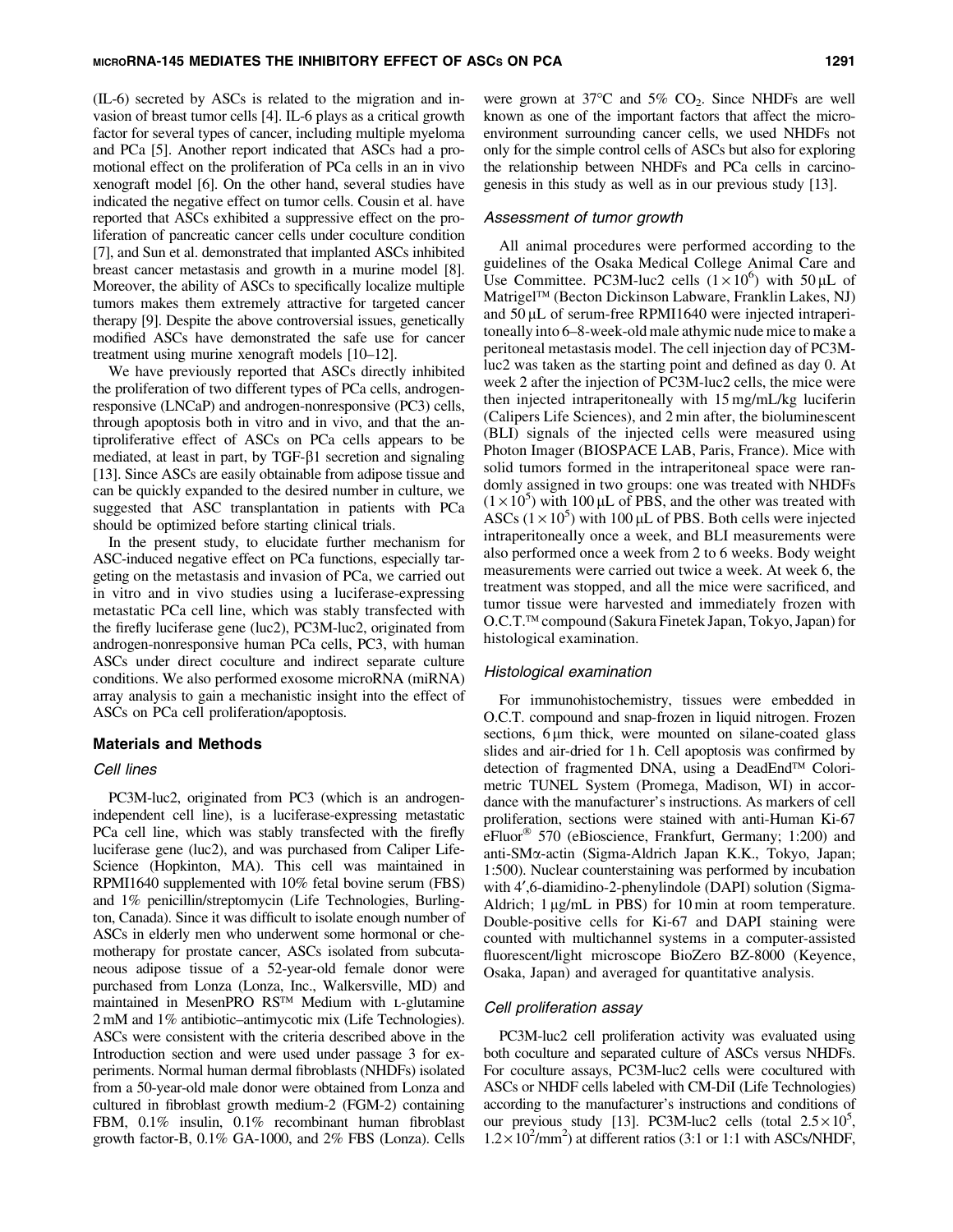respectively) were cultured in complete RPMI medium. After 48 h, cells were measured by direct cell counting under a computer-assisted fluorescent/light microscope BioZero BZ-8000. For cell viability assay, PC3M-luc2 cells  $(5 \times 10^3,$  $1.5 \times 10^2$ /mm<sup>2</sup>) were first plated in cell culture inserts with a Transwell 24-well plate (0.4-µm pore size) (Corning, NY) in complete medium overnight. Then, cells were transferred to a new Transwell 24-well plate in the presence of ASCs or NHDF conditioned medium (CM) for another 48 h. Cell viability was measured by the MTT cell growth assay kit, according to the manufacturer's instructions (Millipore, Billerica, MA).

# Apoptosis assay

ASC- or NHDF-induced apoptosis in PC3M-luc2 cells was assessed using an APO Percentage™ apoptosis assay kit (Biocolor Ltd., Belfast, United Kingdom). PC3M-luc2 cells  $(5 \times 10^3, 1.5 \times 10^2/\text{mm}^2)$  were first plated in cell culture inserts with a Transwell 24-well plate (0.4-µm pore size) in complete medium overnight. Then, cells were transferred to a new Transwell 24-well plate in the presence of ASCs or NHDF CM for another 48 h. Then, the medium was discarded, and the cells were incubated with  $100 \mu L$  of serumfree RPMI1640 containing 5% APO Percentage dye for 30 min. Cell surface-bound dye was extracted by lysis solution and immediately observed under a computer-assisted fluorescent/light microscope BioZero BZ-8000.

# Exosome miRNA array

ASCs or NHDFs  $(2 \times 10^6, 3.6 \times 10^2/\text{mm}^2)$  were first plated in complete medium overnight. Then, cells were incubated with 6 mL of serum-free RPMI1640 for another 48 h. Exosomes were collected from each supernatant using the PureExo<sup>®</sup> Exosome Isolation kit (101Bio, Palo Alto, CA) following the manufacturer's instructions. Exosomal miRNA expression profiling was performed using Affymetrix Gene- $Chip^{\omega}$  miRNA 4.0 arrays (Affymetrix, Santa Clara, CA). The RNA was labeled using the FlashTag<sup>TM</sup> Biotin HSR RNA Labeling Kit (Affymetrix) and then hybridized to the miRNA array. For scanning the signals and analyzing the data, Affymetrix<sup>®</sup> Expression Console<sup>™</sup> Software 1.2 (Affymetrix) was used for the microarray analysis.

### miR-145 detection

ASCs were transfected with miR-145 hairpin inhibitor or negative control purchased from Dharmacon Research (Lafayette, CO) at doses of 0, 10, 50, and 100 nM. Cells were grown for 48 h and miR-145 detection was performed with QuantiGene<sup>®</sup> ViewRNA miRNA ISH Cell Assay (Affymetrix) according to the manufacturer's protocols. Then, cells were immediately observed under a computer-assisted fluorescent/light microscope BioZero BZ-8000.

# Assessment of cell proliferation and apoptosis in PC3M-luc2 after miR-145 knockdown of ASCs

For cell viability assay, PC3M-luc2 cells  $(5 \times 10^3,$  $1.5 \times 10^2$ /mm<sup>2</sup>) were first plated in cell culture inserts with a Transwell 24-well plate in complete medium overnight. Then, cells were transferred to a new Transwell 24-well plate for another 48 h in the presence of ASCs after transfection with miR-145 hairpin inhibitor or negative control at doses of 10, 50, and 100 nM. Cell viability was measured by the MTT cell growth assay kit according to the manufacturer's recommendations. Caspase-3/7 activation assay was performed using a Caspase-Glo<sup> $TM$ </sup> 3/7 assay kit (Promega) in accordance with the manufacturer's instructions. The Caspase-Glo 3/7 reagent was then added to each well, and the plate was incubated at room temperature for 1 h. The luminescence of each sample was measured with the GloMax-Multi + Detection System (Promega).

# Western blot analysis

PC3M-luc2 cells were cocultured with ASCs in a Transwell 10-cm dish with 100 nM of miR-145 hairpin inhibitor or negative control for 48 h. The cells on the Transwell insert were collected and lysed using RIPA buffer (25 mM Tris, 0.1 M NaCl, 1% Triton X-100, 0.5% deoxycholic acid, 0.1% SDS, pH 7.4). The lysates were subjected to SDS-PAGE, followed by western blot analysis (Nihon Eido Corp., Tokyo, Japan). The samples were probed with antibodies of interest. The images were captured and analyzed using ChemiDoc (Bio-Rad, Hercules, CA).

# Statistical analyses

All values in vitro are presented as mean  $\pm$  SD, and those in vivo are presented as mean  $\pm$  SEM. Statistical comparison of results was performed by Student's *t* test. Western blot analyses were performed twice, and other in vitro experiments were repeated at least in triplicate and analyzed.

# **Results**

# ASCs inhibited the progression of PC3M-luc2 cells in vivo

We first evaluated the effects of ASCs on PCa growth in in vivo luciferase assay. At week 2 after the intraperitoneal injection of PC3M-luc2 cells, 14 male athymic mice bearing peritoneal tumor metastasis were randomly divided into two groups. One was treated with NHDFs  $(n=7)$  and the other was treated with ASCs  $(n=7)$ . Both intraperitoneal injection of NHDFs or ASCs and BLI measurements were performed once a week from 2 to 6 weeks. The percent body weight of each mouse was plotted twice a week from 0 to 6 weeks (Fig. 1A). No significant effect on animal body weight was observed in both groups during the treatment period. Tumor growth rate  $(n=7$  in each group, ASCs:  $-12.6$ , 3.8,  $-2.7$ ,  $-31.9$ , -19.4, 3.2, and -11.6 and NHDFs: 81.4, 9036.5, 3,626, 3234.9, 14,038, 363.8, and 29,790) is shown in Figure 1B, and those of mice bearing PC3M-luc2 subjected to ASCs were significantly lower compared with NHDFs (*P* < 0.01), represented in Photon Imager (Fig. 1C). Consistent with luciferase assay, macroscopic findings demonstrated that PC3M-luc2 cells treated with NHDFs were grown with intraperitoneal lymph node metastasis, while those with ASCs were markedly suppressed (Fig. 1C, white arrows indicate sites of tumor). These findings indicate that local transplantation of ASCs significantly inhibits both metastasis and invasion of PC3M-luc2 cells without any severe adverse events.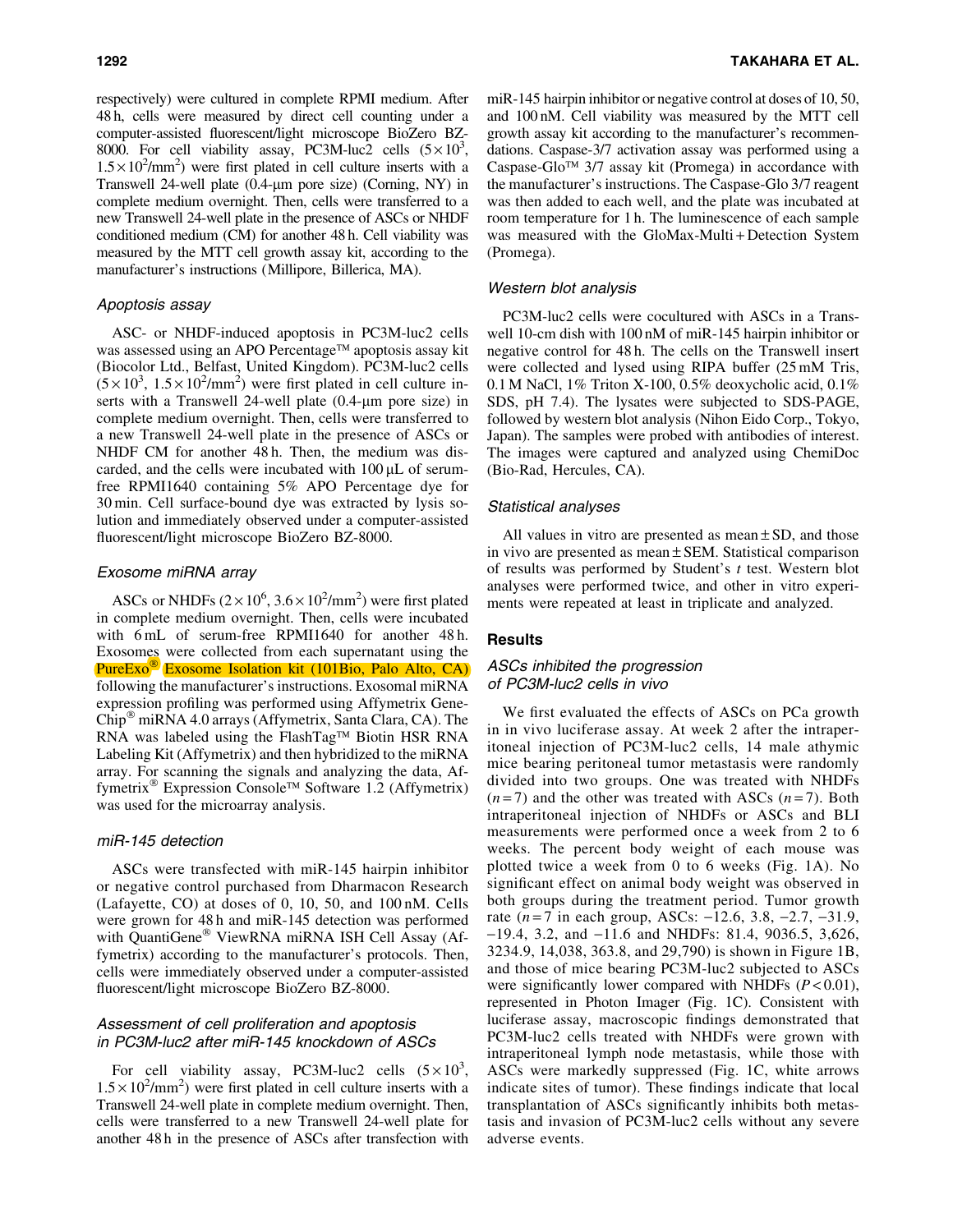

FIG. 1. Effect of ASCs on tumor growth of PC3M-luc2 cells. (A) Each body weight of the mice treated with ASCs or NHDFs is shown. Each point represents % of body weight normalized to body weight before treatment (ns, not significant vs. NHDFs). (B) Luciferase assay of PC3M-luc2 tumor-bearing mice treated with ASCs or NHDFs. Each point represents % of tumor growth rate normalized to that of week 2. Histograms represent each point and the mean with  $SEM$  (\*\* $\bar{P}$  < 0.01 vs. NHDFs). (C) Representative Photon Imager and macroscopic findings of mice treated with ASCs or NHDFs at week 6. *White arrows* indicate sites of tumor. ASC, adipose-derived stromal cell; NHDF, normal human dermal fibroblast; SEM, standard error of the mean. Color images available online at www.liebertpub.com/scd

# ASCs suppressed the growth of PC3M-luc2 cells inducing apoptosis

Next, to assess how ASCs affected the growth of PC3M-luc2 cells, immunohistochemistry for the proliferation marker, Ki67, and TUNEL staining were performed on PC3M-luc2 specimens of NHDFs and ASCs. Double-positive staining for Ki67 was observed in both groups, without any obvious differences between them, and quantification of Ki67-positive cells also indicated no significant intergroup difference (Fig. 2A). However, the number of apoptotic cells was significantly greater in ASCs than that in NHDFs  $(5.75 \pm 0.94 \text{ vs.})$ 



FIG. 2. Ki67 or TUNEL staining on PC3M-luc2 tumor specimens. (A) Tissues of mice treated with ASCs or NHDFs were stained with Ki67, SMaactin, and DAPI. Quantification of Ki67-positive cells is shown. (B) Tissues of mice treated with ASCs or NHDFs were stained with TUNEL and the number of apoptotic cells was quantified. Histograms represent the mean with SEM (ns, not significant and \*\**P* < 0.01 vs. NHDFs). Color images available online at www.liebertpub.com/scd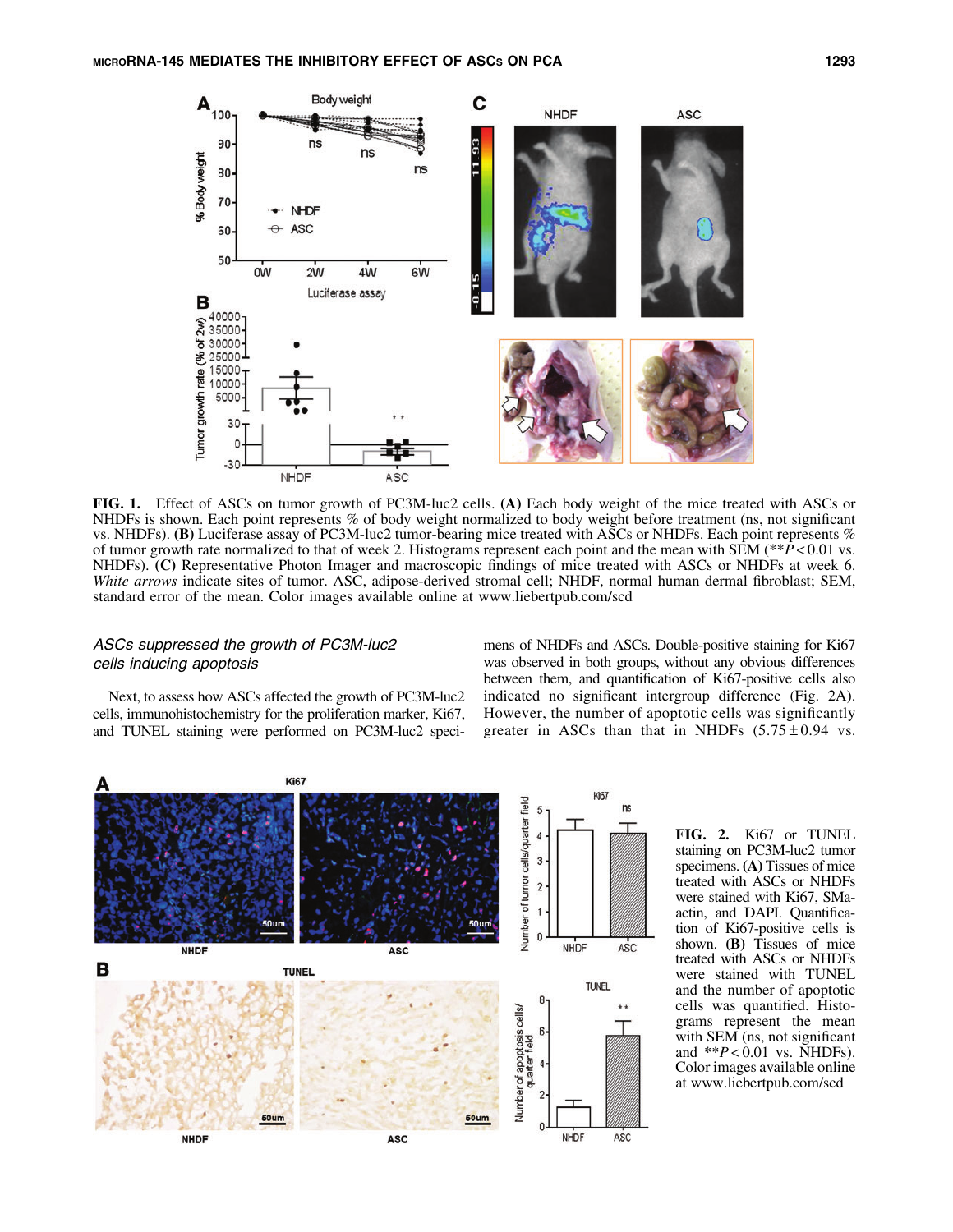$1.25 \pm 0.45$ , respectively,  $P < 0.01$ ) (Fig. 2B). These IHC studies suggested that ASCs slowed PC3M-luc2 progression, inducing apoptosis.

# ASCs inhibited the proliferation of PC3M-luc2 cells in vitro

In parallel with the in vivo experiments that ASCs significantly suppress the growth of PC3M-luc2 cells, we carried out coculture experiments to analyze in vitro growth of PC3Mluc2 cells. PC3M-luc2 cells were cocultured with ASCs or NHDFs at different ratios for 48 h. The result showed that a significant reduction of PC3M-luc2 cell number was observed at both 3:1 and 1:1 ratios with ASCs, while PC3M-luc2 cell number increased when cocultured with NHDFs (Fig. 3A). Next, we examined the proliferation of PC3M-luc2 cells in the presence of CM derived from ASCs or NHDFs using a Transwell<sup>™</sup> 24-well plate under direct cell-to-cell contact-free conditions. As shown in Figure 3B, ASC-derived CM significantly inhibited the proliferation/viability of PC3M-luc2 cells compared with NHDF-derived CM. These two in vitro coculture experiments suggested that ASCs inhibited the proliferation of PC3M-luc2 cells regardless of the cell-to-cell contact conditions. Next, to assess how ASCs inhibit the proliferation of PC3M-luc2 cells, in vitro apoptosis assay was performed. Consistent with the in vivo IHC study with TUNEL staining, apoptosis assay with ASC- or NHDF-derived CM indicated that apoptosis was observed more frequently in PC3M-luc2 cells with ASC-CM than with NHDF-derived CM. Quantification of cell apoptosis indicated that the ratio of apoptotic cells (%) was significantly higher for ASCs than for NHDFs in PC3M-luc2 cells  $(34.83 \pm 6.74 \text{ vs. } 13.49 \pm 4.56, \text{ re-}$ spectively,  $P < 0.01$ ) (Fig. 3C). Our in vitro coculture experiments strongly supported our in vivo results and revealed that ASCs significantly suppressed the proliferation of PC3M-luc2 cells, inducing apoptosis.

# miR-145 was highly expressed in ASCs

To further elucidate how ASCs negatively influence PC3M-luc2 cell proliferation/viability, we next performed exosome miRNA array analysis with ASCs and NHDFs (Fig. 4). Four miRNAs of miR-4417, miR-7107, miR-1185, and miR-145 whose expression levels were more than fivefold higher in ASCs than in NHDFs are shown in Table 1. Among the above selected miRNAs, we focused on miR-145, which was well known as a tumor suppressor. The expression of miR-145 (miR-145-5p) was high in ASCs compared with NHDFs, and the expression ratio of ASCs/ NHDFs was 5.18 (14.86 vs. 2.87).

# Hairpin inhibitor reduced miR-145 expression in ASCs

Next, to examine the paracrine tumor-suppressive effect of miR-145 supplied from ASCs, QuantiGene ViewRNA



FIG. 3. Effect of ASCs on proliferation activity in PC3M-luc2 cells. (A) DiI-PC3M-luc2 cells were cocultured with NHDFs or ASCs at ratios of 1:1 and 3:1. The proliferations were assessed by counting DiI-positive cell number in each experimental group. The percentages of cell number to PC3M-luc2 cells in each group are expressed as relative proliferation activities to PC3M-luc2 cell alone. (B) PC3M-luc2 cells were cultured in the presence of ASC- or NHDF-CM under a separate culture condition. Cell viability/proliferation expressed as values at OD of 570 nm wavelength. (C) Photomicrographs representing purple stained apoptotic cells in PC3M-luc2 cells with ASC- or NHDF-derived CM (560 PC3Mluc2 cells/field). Percent of apoptotic cell area of PC3M-luc2 cells with ASCs or NHDFs was quantified. Histograms represent the mean with SD. (\**P* < 0.05 vs. NHDFs and \*\**P* < 0.01 vs. NHDFs). CM, conditioned medium; OD, optical density. Color images available online at www.liebertpub.com/scd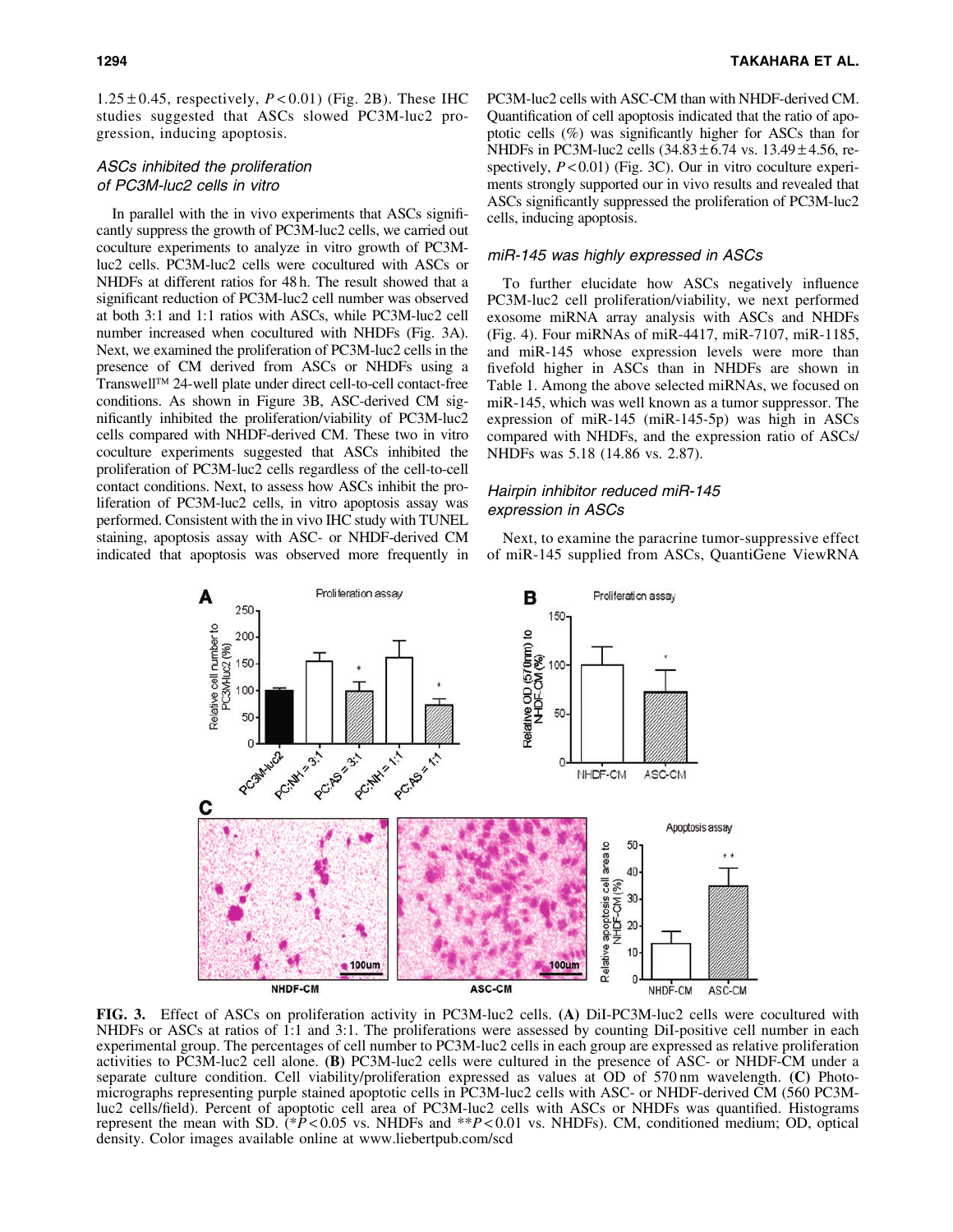

FIG. 4. High expression level of miR-145 in exosome miRNA array analysis. Exosomal miRNA expression of ASCs or NHDFs was examined by Affymetrix GeneChip® miRNA 4.0 arrays (X axis: ASC probe signal, Y axis: NHDF probe signal). *Red arrow* indicates the location of miR-145-5p. Color images available online at www.liebertpub.com/scd

miRNA ISH cell assay was used to quantify knockdown of miR-145 expression in ASCs with miR-145 hairpin inhibitor or the negative control. MiR-145 expression was suppressed  $\sim$  50% at 10 nM,  $\sim$  80% at 50 nM, and undetectable at 100 nM after the treatment of miR-145 hairpin inhibitor in ASCs. In contrast, the negative control or Lipofectamine alone suppressed miR-145 expression by less than 20% at maximal doses tested (Fig. 5).

# miR-145 knockdown reduced the effect of ASCs on apoptosis and rescued the proliferation in PC3M-luc2 cells

To observe the paracrine tumor-suppressive effect of miR-145 by ASCs, MTT assay, Caspase-3/7 activation assay, and western blot analysis were performed to examine the proliferation of PC3M-luc2 cells in the presence of CM

Table 1. Exosomal miRNA Expression of ASCs and NHDFs

| <i>Expression ratio</i><br>(ASC/NHDF) | ASC   | <b>NHDF</b> | Gene name            |
|---------------------------------------|-------|-------------|----------------------|
| 5.82                                  | 17.92 | 3.08        | $miR-4417$           |
| 5.79                                  | 20.61 | 3.56        | $m$ i R $-7107 - 5p$ |
| 5.28                                  | 18.64 | 3.53        | miR-1185-1-3p        |
| 5.18                                  | 14.86 | 2.87        | $mR-145-5p$          |

Four miRNAs whose expression levels were more than fivefold higher in ASCs than in NHDFs are shown.

ASC, adipose-derived stromal cell; NHDF, normal human dermal fibroblast.

derived from ASCs after the treatment with miR-145 hairpin inhibitor or negative control using a Transwell plate under direct cell-to-cell contact-free conditions. MTT assay indicated that the inhibitory effect of ASCs on PC3M-luc2 cell growth was not observed either at 10 or 50 nM of miR-145 hairpin inhibitor, while after the transfection at 100 nM, the inhibitory effect of ASCs on PC3M-luc2 growth was significantly reduced compared with negative control  $(P<0.05)$ (Fig. 6A). Caspase 3/7 expression in the presence of ASCderived CM after the treatment with miR-145 hairpin inhibitor at 100 nM was significantly decreased in PC3M-luc2 cells compared with negative control at the same concentration (Fig. 6B). Western blot analysis demonstrated that Bcl2 expression in PC3M-luc2 cells in the presence of CM derived from ASCs after the treatment with miR-145 hairpin inhibitor was not affected  $(1.000 \pm 0.00003$  in NC and  $0.973 \pm 0.00223$  in miR145 HI), while the expression of the antiapoptotic BclxL protein was significantly increased  $(1.000 \pm 0.0004$  in NC and  $1.546 \pm 0.1772$  in miR145 HI) after the treatment with miR-145 hairpin inhibitor compared with negative control (Fig. 7). These in vitro results indicated that ASCs suppressed the growth of PC3M-luc2 cells through the paracrine tumor-suppressive effect of miR-145 induced apoptosis through the caspase-3/7 pathway.

## **Discussion**

To establish the personalized medicine for PCa, we have previously demonstrated the antiproliferative effect of ASC



miR 145 HI

FIG. 5. Knockdown of miR-145 with miR-145 hairpin inhibitor. Representative QuantiGene<sup>®</sup> View-RNA miRNA ISH Cell Assay of ASCs transfected with miR-145 hairpin inhibitor (miR 145 HI) or NC at 0, 10, 50, and 100 nM. ASCs were immediately observed under a computer-assisted fluorescent/light microscope BioZero BZ-8000. NC, negative control. Color images available online at www.liebertpub .com/scd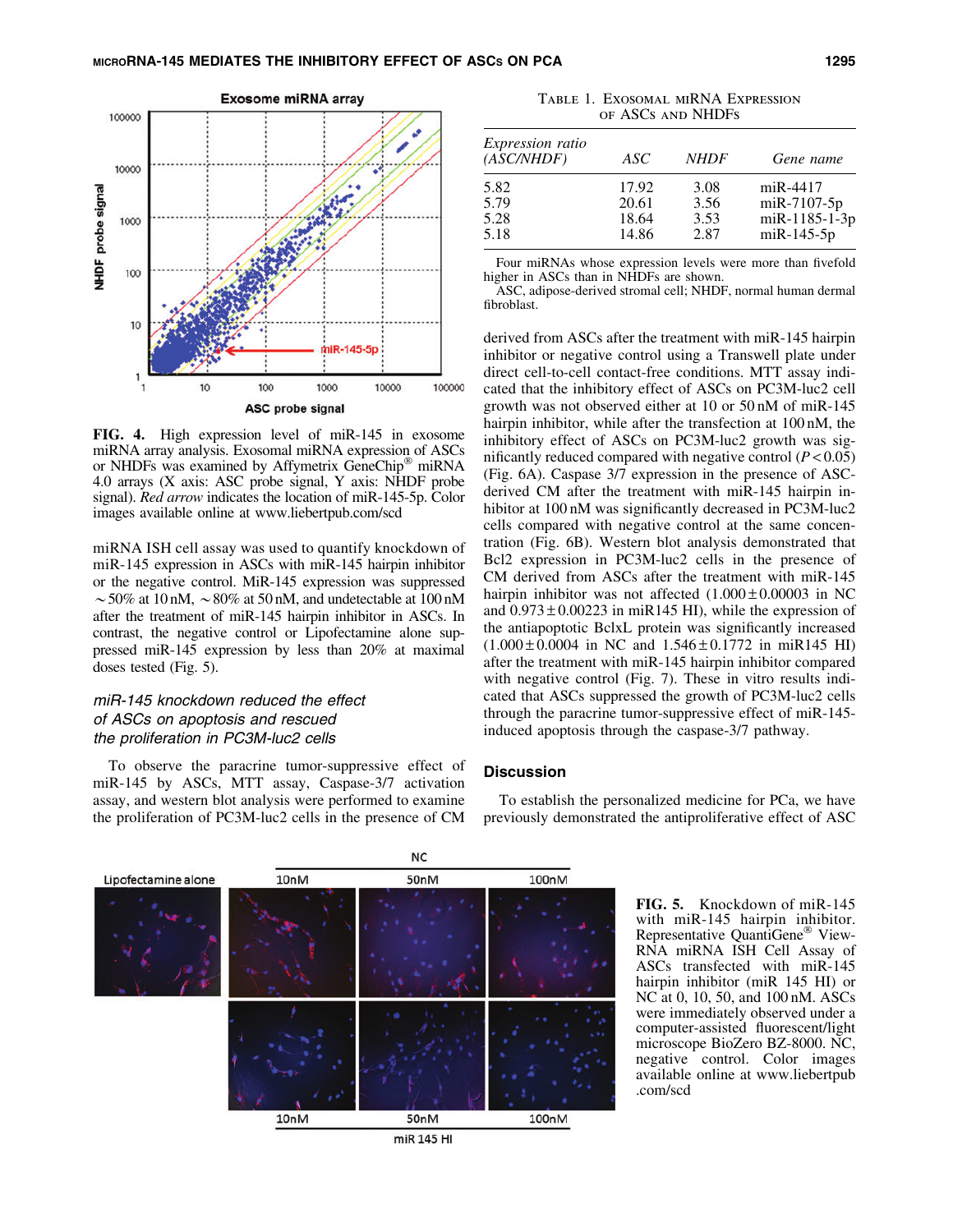

FIG. 6. Effect of miR-145 knockdown of AdSCs in PC3M-luc2 cells. (A) PC3M-luc2 cells were cultured in the presence of ADSC-CM transfected with miR-145 hairpin inhibitor (miR 145 HI) or NC at 10, 50, and 100 nM. Cell viability/ proliferation was expressed with MTT cell growth assay kit. (B) Caspase 3/7 was measured in PC3M-luc2 cells with ASC-CM transfected with miR-145 hairpin inhibitor (miR 145 HI) or NC at 100 nM. RLU of the cells with miR 145 HI to NC was expressed as Caspase 3/7 activity. Histograms represent the mean with SD (ns, not significant and \**P* < 0.05 vs. negative control). RLU, relative luminescence; SD, standard deviation.

transplantation, perhaps through a TGF- $\beta$ 1-dependent signaling pathway in PCa cells [13]. In this study, to further elucidate the role of ASCs on PCa carcinogenesis, including tumor invasion/metastasis, both in vitro and in vivo coculture experiments were carried out using a luciferaseexpressing metastatic PCa cell line, PC3M-luc2, originated from androgen-nonresponsive human PCa cells, PC3. In vivo experiments demonstrated that local ASC trans-



FIG. 7. Increased level of BclxL expression on western blot analysis. Whole cell lysates from PC3M-luc2 cells with ASC-CM transfected with miR-145 hairpin inhibitor (miR 145 HI) or NC at 100 nM and subjected to immunoblotting against Bcl2, BclxL, and  $\beta$ -actin with antibodies. Data are expressed as ratio normalized to  $\beta$ -actin. Histograms represent the mean with SD (ns, not significant and \**P* < 0.05 vs. negative control).

plantation suppressed both metastasis and invasion inducing apoptosis following the in vitro results of the antiproliferative effect of ASCs in PC3M-luc2 cells. Next, to gain a mechanistic insight on how ASCs negatively influence PC3M-luc2 cell proliferation/viability, exosome miRNA array analysis with ASCs and NHDFs was performed based on the evidences in which miR-145 was shown to be involved in tumor invasion/metastasis [14–16].

Newly discovered small RNAs are termed microRNAs (miRNAs), which have been defined as a group of endogenous single-stranded noncoding RNAs with a length of 19–25 nucleotides [17–20]. These small RNAs play important roles in numerous cellular processes, including development, proliferation, and apoptosis [21]. miRNAs are frequently misregulated in human cancers [22,23] and can act as either potent oncogenes or tumor suppressor genes [24]. Recently, studies of the regulation of miRNAs in multipotent MSC differentiation have attracted much attention; however, there is hardly any literature that comprehensively and systematically reviews the role of miRNAs in the differentiation of ASCs. Chen et al. first reviewed the molecular mechanisms of miRNAs that both govern and provide a better understanding of molecular events in the differentiation of ASCs and their importance for the development of new strategies in regenerative medicine [25].

The exosome miRNA array analysis demonstrated that the miR-145 expression level was high in ASCs compared with NHDFs. Among the large number of studied miRNAs, hsa-miR-145-5p (miR-145) has a well-characterized tumor suppressor regulatory role in the cell microenvironment [26]. In the context of PCa, miR-145 expression in PCa using clinical specimens was significantly downregulated [27], and Avgeris et al. demonstrated that the loss of the tumor suppressor miR-145 increased the risk for disease progression and predicted the poor survival of PCa patients [28]. Kojima et al. revealed that loss of the miR-143/145 cluster enhanced cancer cell migration and invasion in PCa through directly regulating Golgi membrane protein 1 (GOLM1) [29].

However, the role of miR-145 secreted from ASCs still remains unclear. We then focused on the paracrine tumorsuppressive effect of miR-145 from ASCs in PCa, and in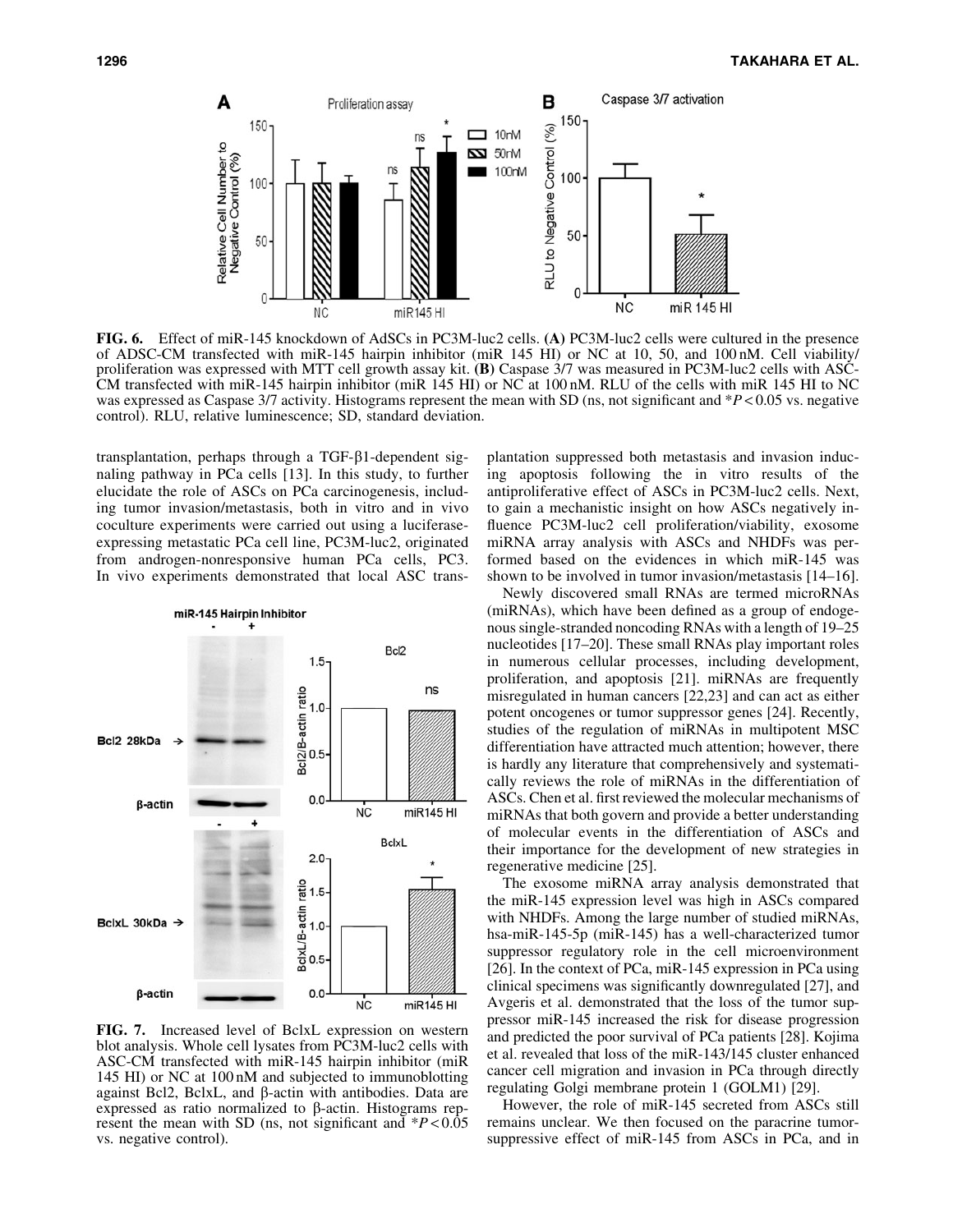#### MICRORNA-145 MEDIATES THE INHIBITORY EFFECT OF ASCs ON PCA 1297

vitro coculture experiments with knockdown of miR-145 in ASCs using miR-145 hairpin inhibitor were performed. Our coculture results demonstrated that miR-145 was the important factor in ASC-derived CM that induced apoptosis and inhibited the progression of PC3M-luc2 cells. Since we previously demonstrated that ASCs inhibited proliferation activity of the other androgen-dependent PCa cell line, LNCaP, inducing apoptosis [13], ASC-derived miR-145 might also play a key role in the regulation of LNCaP cell viability. Nevertheless, further study with the other cell lines such as LNCaP and androgen receptor-negative hormoneindependent DU145 will be required. Regarding possible inhibitory effects of other miRNAs, the exosome miRNA array analysis demonstrated that the expression of miR-4417, miR-7107, and miR-1185 was more than fivefold higher in ASCs than NHDFs as well as miR-145; however, the functions and roles of miRNAs in carcinogenesis have not been elucidated yet, and further investigation would therefore be required to explore their paracrine/inhibitory effects on PCa.

In the present study, we injected five times of ASCs  $(1 \times 10^5$ /time), which equal the total number of injected ASCs in our previous study, into PCa-derived peritoneal tumorbearing mice to demonstrate therapeutic effect; however, since we did not perform the ASC dose-escalation study, the number of ASCs for therapeutic application against cancer should be further optimized in future investigations.

Our previous data suggested that the antiproliferative effect of ASCs on PCa cells appears to be mediated, at least in part, by TGF- $\beta$ 1 secretion and signaling. Interestingly, miR-143 and miR-145, downregulated in PCa, are two miRNAs that are transcribed after TGF- $\beta$ 1 pathway activation [28]. Santos et al. identified that TGF- $\beta$ 1-related miR-143, miR-145, miR-146a, and miR-199a may have a key role in the development of PCa metastasis and restoration of their expression may be a promising therapeutic strategy for PCa treatment [30]. Indeed, previous clinical studies demonstrated that upregulation of TGF-b1 in PCa tissues and high urinary/serum levels of TGF- $\beta$ 1 are associated with enhanced tumor angiogenesis and tumor metastasis, resulting in a poor clinical outcome [31]; however, the tumor-suppressive effect of  $TGF- $\beta$ 1 through$ activation of Smad2/3 signaling in PCa cells was reported in a recent article [32], suggesting the controversial role of TGF- $\beta$ 1 in PCa carcinogenesis.

We therefore assume that exogenous  $TGF- $\beta$ 1 and miR-$ 145 supplied from ASCs could affect the environment of endogenous TGF- $\beta$ 1 signaling and miR-145 in the PCa tumor, inducing apoptosis through the caspase-3/7 pathway. Several pathways contribute to apoptosis and the wellcharacterized ones are the Akt/PKB pathway, RTKN/NF-kB survival pathway, and p53-mediated apoptosis pathway [33– 35]. RTKN was confirmed as a direct target of miR-145 in MCF-7 cells [36] and further enhanced the expression of BclxL by activating NF- $\kappa$ B [34]. These previous reports strongly supported our in vitro coculture results that ASCs suppressed the growth of PC3M-luc2 cells through the paracrine tumor-suppressive effect of miR-145, inducing apoptosis with antiapoptotic activity of BclxL.

In conclusion, this study may provide preclinical proofof-principle data in which ASCs have been shown to inhibit PCa growth both in vitro and in vivo by induction of apoptosis, at least in part, with miR-145 secretion from ASCs. Moreover, our results that ASCs isolated from a female donor slowed PCa progression give a significant impact on the allogeneic stem cell therapy. For clinical study, the protocol, including the number of ASCs and frequency of administration, should be optimized. Nevertheless, we suggest that allogeneic ASC transplantation might be a promising new therapeutic approach for patients with PCa.

# Acknowledgments

The authors thank Teruo Ueno, Rintaro Oide, and Eiko Kohbayashi for their excellent technical assistance. This study was supported, in part, by a grant-in-aid for scientific research from the Ministry of Education, Science, Sports, and Culture of Japan.

# Author Disclosure Statement

No competing financial interests exist.

#### References

- 1. Gimble JM, AJ Katz and BA Bunnell. (2007). Adiposederived stem cells for regenerative medicine. Circ Res 100:1249–1260.
- 2. Vilalta M, IR Degano, J Bago, E Aguilar, SS Gambhir, N Rubio and J Blanco. (2009). Human adipose tissue-derived mesenchymal stromal cells as vehicles for tumor bystander effect: a model based on bioluminescence imaging. Gene Ther 16:547–557.
- 3. Muehlberg FL, YH Song, A Krohn, SP Pinilla, LH Droll, X Leng, M Seidensticker, J Ricke, AM Altman, et al. (2009). Tissue-resident stem cells promote breast cancer growth and metastasis. Carcinogenesis 30:589–597.
- 4. Walter M, S Liang, S Ghosh, PJ Hornsby and R Li. (2009). Interleukin 6 secreted from adipose stromal cells promotes migration and invasion of breast cancer cells. Oncogene 28:2745–2755.
- 5. Smith PC, A Hobisch, DL Lin, Z Culig and ET Keller. (2001). Interleukin-6 and prostate cancer progression. Cytokine Growth Factor Rev 12:33–40.
- 6. Prantl L, F Muehlberg, NM Navone, YH Song, J Vykoukal, CJ Logothetis and EU Alt. (2010). Adipose tissue-derived stem cells promote prostate tumor growth. Prostate 70: 1709–1715.
- 7. Cousin B, E Ravet, S Poglio, F De Toni, M Bertuzzi, H Lulka, I Touil, M Andre, JL Grolleau, et al. (2009). Adult stromal cells derived from human adipose tissue provoke pancreatic cancer cell death both in vitro and in vivo. PLoS One 4:e6278.
- 8. Sun B, KH Roh, JR Park, SR Lee, SB Park, JW Jung, SK Kang, YS Lee and KS Kang. (2009). Therapeutic potential of mesenchymal stromal cells in a mouse breast cancer metastasis model. Cytotherapy 11:289–298; 1 p following 298.
- 9. Uchibori R, T Tsukahara, H Mizuguchi, Y Saga, M Urabe, H Mizukami, A Kume and K Ozawa. (2013). NF-kappaB activity regulates mesenchymal stem cell accumulation at tumor sites. Cancer Res 73:364–372.
- 10. Grisendi G, R Bussolari, L Cafarelli, I Petak, V Rasini, E Veronesi, G De Santis, C Spano, M Tagliazzucchi, et al. (2010). Adipose-derived mesenchymal stem cells as stable source of tumor necrosis factor-related apoptosis-inducing ligand delivery for cancer therapy. Cancer Res 70:3718– 3729.
- 11. Kucerova L, V Altanerova, M Matuskova, S Tyciakova and C Altaner. (2007). Adipose tissue-derived human mesen-